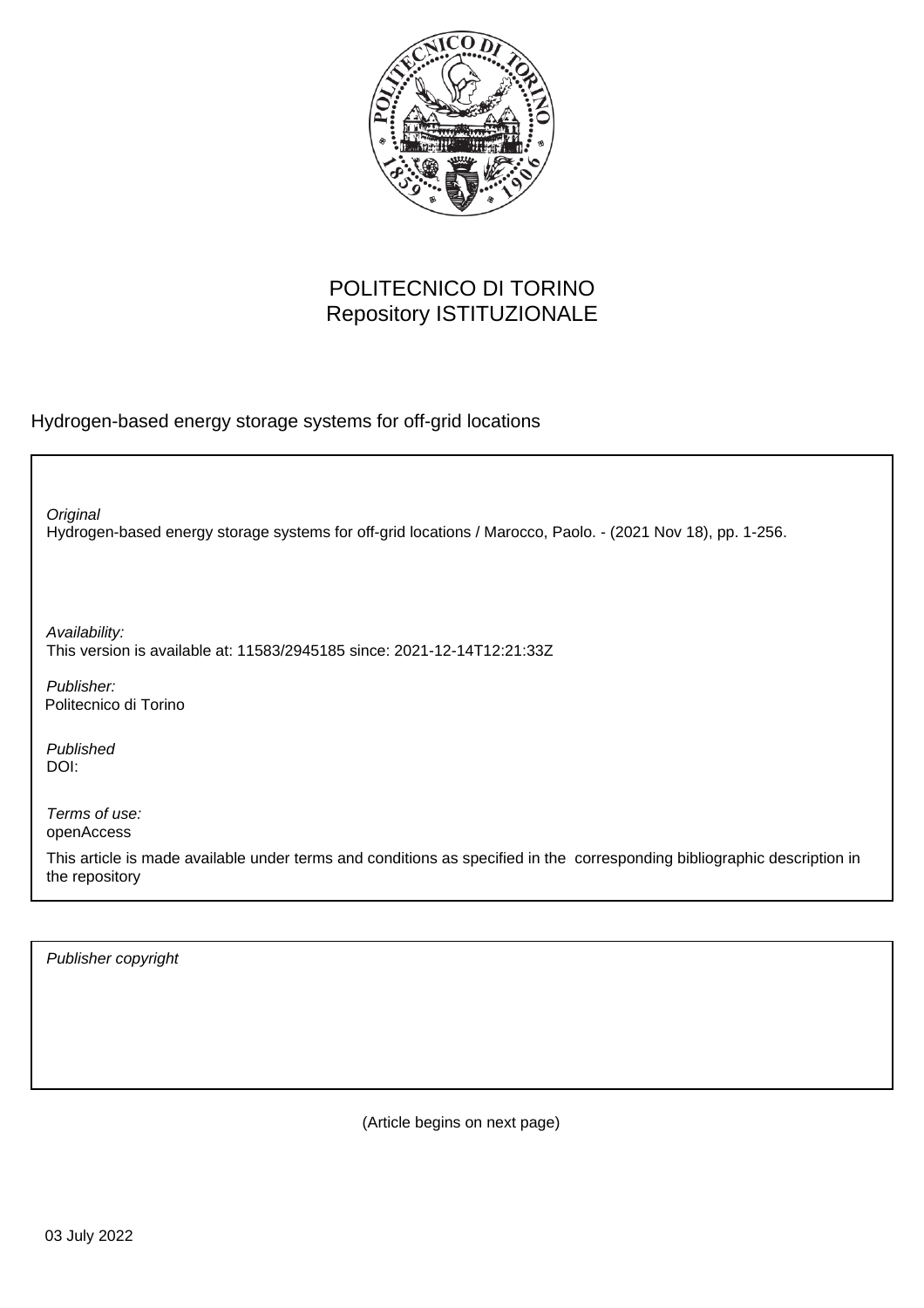## **Summary**

Renewable energy sources (RESs) are key elements to promote the energy transition towards a decarbonized society. Their installed capacity is expected to increase considerably over the next few years to address the problems of fossil fuels depletion and mitigation of greenhouse gas emissions. However, the fluctuating behaviour of variable RESs (such as solar and wind) complicates their integration in electricity systems. Thus, electrical energy storage (EES) becomes crucial to address the RES-related issues and favor their widespread diffusion both in grid-connected and off-grid applications.

Focusing on off-grid areas, local RESs represent a promising way to decrease the use of diesel generators and avoid the need for unreliable and invasive connections to the grid. EES solutions should be integrated in stand-alone energy systems to improve the exploitation of local renewables and achieve higher RES penetration levels. At present, batteries are the most used EES option due to their high performance, flexibility, and increasingly lower costs. However, when the energy storage is required for longer periods, batteries alone become too expensive and their hybridization with other typologies of storage can result in a cost-effective solution.

The optimal design of off-grid hybrid renewable energy systems (HRESs) is a challenging task that often involves multiple and conflicting goals: cost of energy, reliability of the power supply service and environmental issues should be jointly addressed at the design stage of the HRES. Variability in RES production and load requires that the various components continuously adapt their operating point to reliably cover the load demand and store the surplus renewable energy. Thus, performance curves and modulation ranges should be implemented in the optimal design problem to simulate the part-load behavior of the HRES devices. The seasonal fluctuation of the RES supply and demand profiles also requires considering a year-long time horizon to adequately size the long-term storage, thus leading to a greater computational complexity of the sizing problem. Moreover, cost-effective system configurations usually involve the hybridization of power generators and storage systems, which increases the number of devices that have to be sized and operated.

The main objective of the present work is to address these challenges and better investigate the potential benefits arising from the inclusion of hydrogen